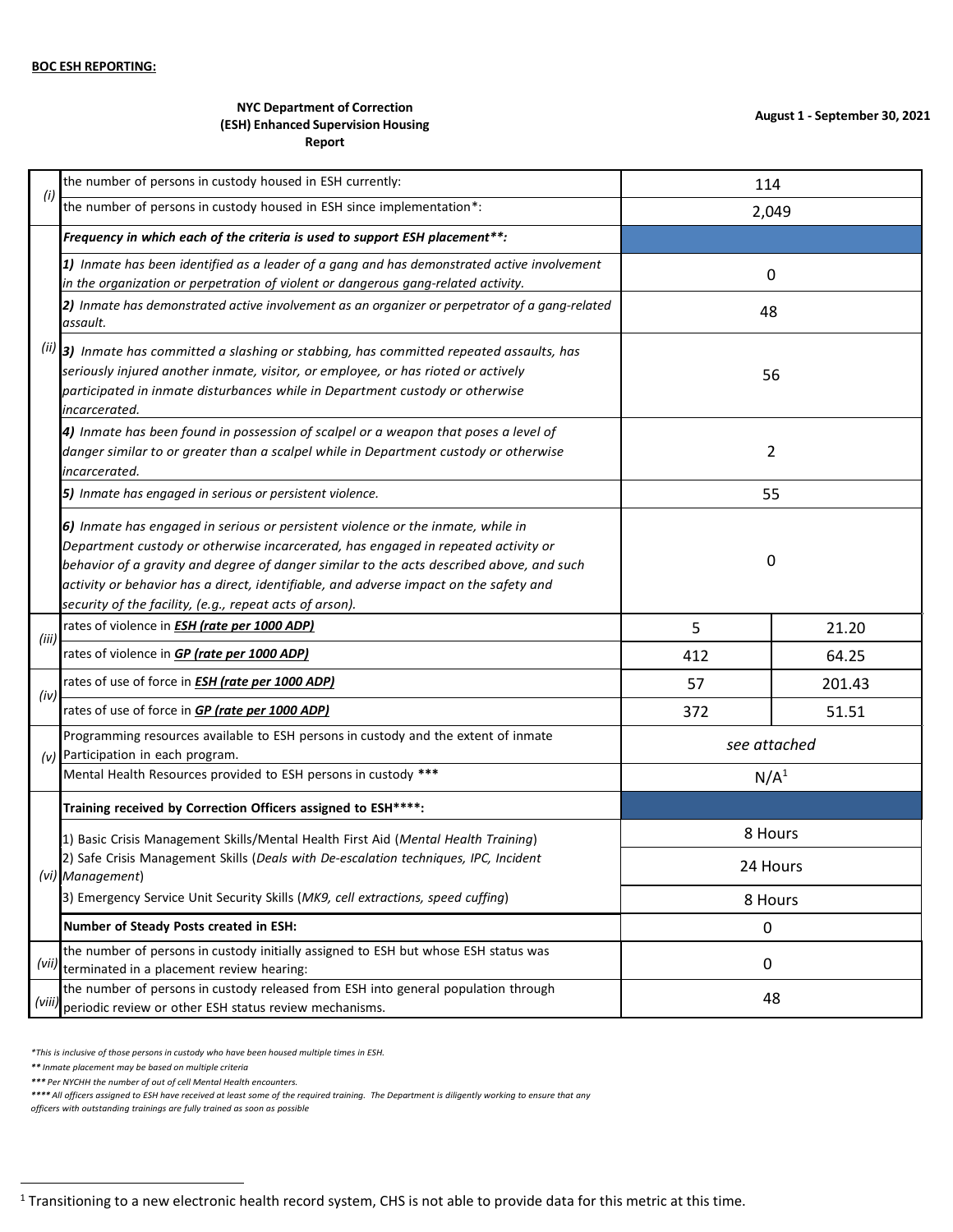| <b>Commingled GRVC ESH Level 2</b><br><b>Programming and Participation</b><br>August 1, 2021 - September 30, 2021 |                                                                                                                                                               |                                 |                                   |                                                 |  |  |  |  |  |
|-------------------------------------------------------------------------------------------------------------------|---------------------------------------------------------------------------------------------------------------------------------------------------------------|---------------------------------|-----------------------------------|-------------------------------------------------|--|--|--|--|--|
| <b>Mandatory Services</b>                                                                                         | <b>Program Description</b>                                                                                                                                    | # of Sessions<br><b>Offered</b> | Total # of<br><b>Participants</b> | Average # of<br><b>Participants per Session</b> |  |  |  |  |  |
| Law Library                                                                                                       | Provision of legal research materials and guidance                                                                                                            | 45                              | 65                                | 1.4                                             |  |  |  |  |  |
| <b>Social Services</b>                                                                                            | Provision of counseling, conflict resolution, referral<br>services and assistance with various other needs                                                    | 14                              | 44                                | 3.1                                             |  |  |  |  |  |
| <b>Ministerial Services/Protestant</b>                                                                            | <b>Religious Services</b>                                                                                                                                     | 10                              | 8                                 | 0.8                                             |  |  |  |  |  |
| <b>Ministerial Services/Catholic</b>                                                                              | <b>Religious Services</b>                                                                                                                                     | 8                               | 16                                | 2.0                                             |  |  |  |  |  |
| <b>Ministerial Services/Muslim</b>                                                                                | <b>Religious Services</b>                                                                                                                                     | 12                              | $\overline{7}$                    | 0.6                                             |  |  |  |  |  |
| Ministerial Services/Jewish                                                                                       | <b>Religious Services</b><br>6                                                                                                                                | 6                               | 1.0                               |                                                 |  |  |  |  |  |
| <b>ESH Programming</b>                                                                                            | <b>Program Description</b>                                                                                                                                    | # of Sessions<br><b>Offered</b> | Total # of<br><b>Participants</b> | Average # of<br><b>Participants per Session</b> |  |  |  |  |  |
| <b>*FedCap</b>                                                                                                    | Specialized Model Adult Re-entry Training: Daily skill<br>building modules that focus on Healthy Thinking,<br>Parenting & Relationship Skills & Job Readiness | 0                               | 0                                 | 0.0                                             |  |  |  |  |  |
| <b>One On One Counseling</b>                                                                                      | The provision of assistance and guidance in<br>resolving/managing personal and social issues                                                                  | 12                              | 28                                | 2.3                                             |  |  |  |  |  |
| Interactive Journaling / Group                                                                                    | A Cognitive Behavioral Program that addresses the root<br>causes of negative thinking patterns                                                                | 7                               | 20                                | 2.9                                             |  |  |  |  |  |

\*Due to COVID-19, Fedcap services are currently suspended until further notice.